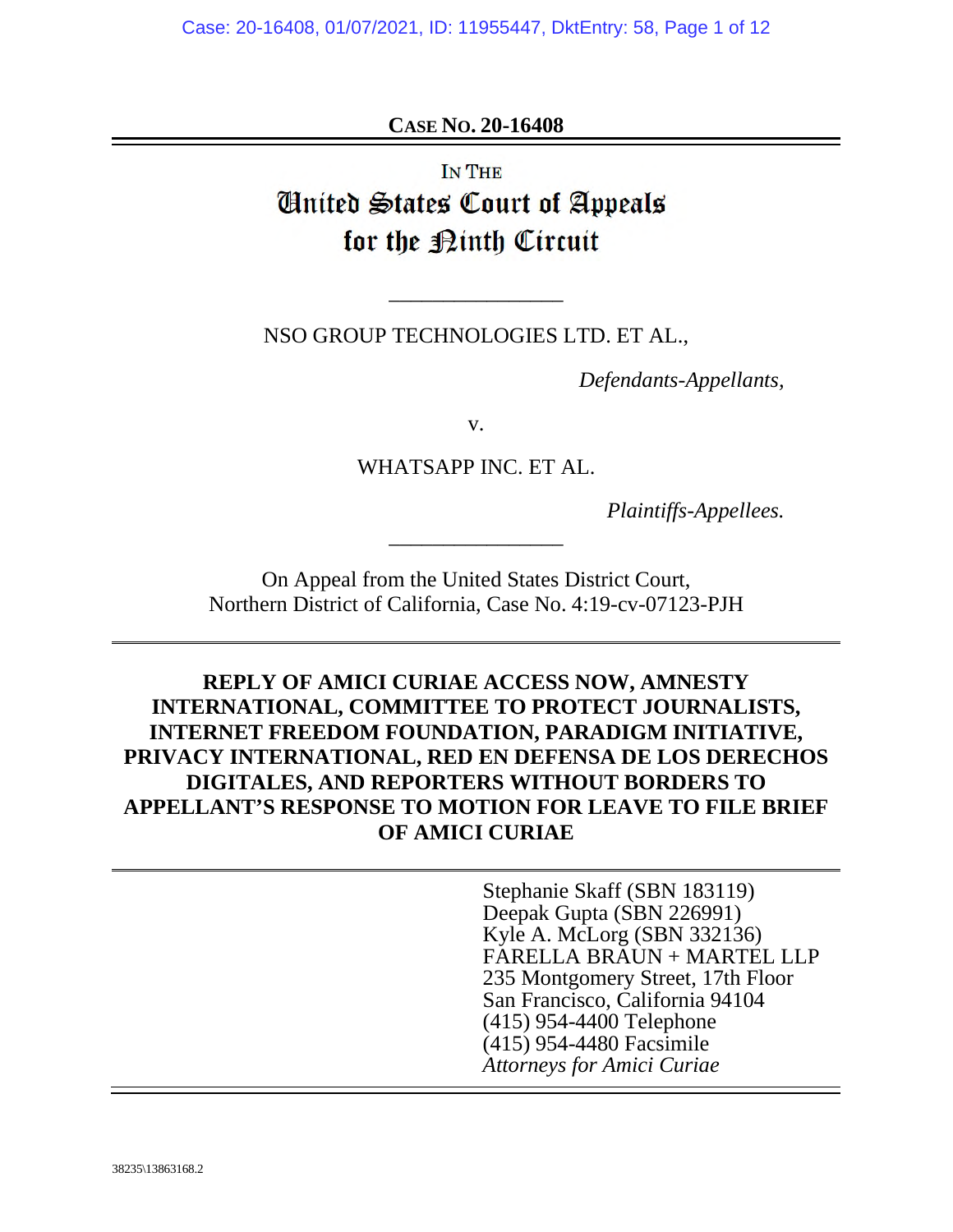# **TABLE OF CONTENTS**

## **Page**

| $\mathbf{I}$ .  | Human Rights Amici's brief meets the controlling standard set forth<br>by the Federal Rules of Appellate Procedure and is unique from the                                                                                                                                 |  |
|-----------------|---------------------------------------------------------------------------------------------------------------------------------------------------------------------------------------------------------------------------------------------------------------------------|--|
| $\mathbf{II}$ . | Adhering to both the spirit and guidance of the Advisory Committee<br>Note to Rule 29-1, Human Rights Amici submitted a single joint brief<br>on behalf of a broad coalition of human rights organizations,<br>presenting the Court with the unique information and legal |  |
| III.            | Human Rights Amici's brief provides thoroughly sourced background<br>information, consistent with well-settled amicus briefing practices5                                                                                                                                 |  |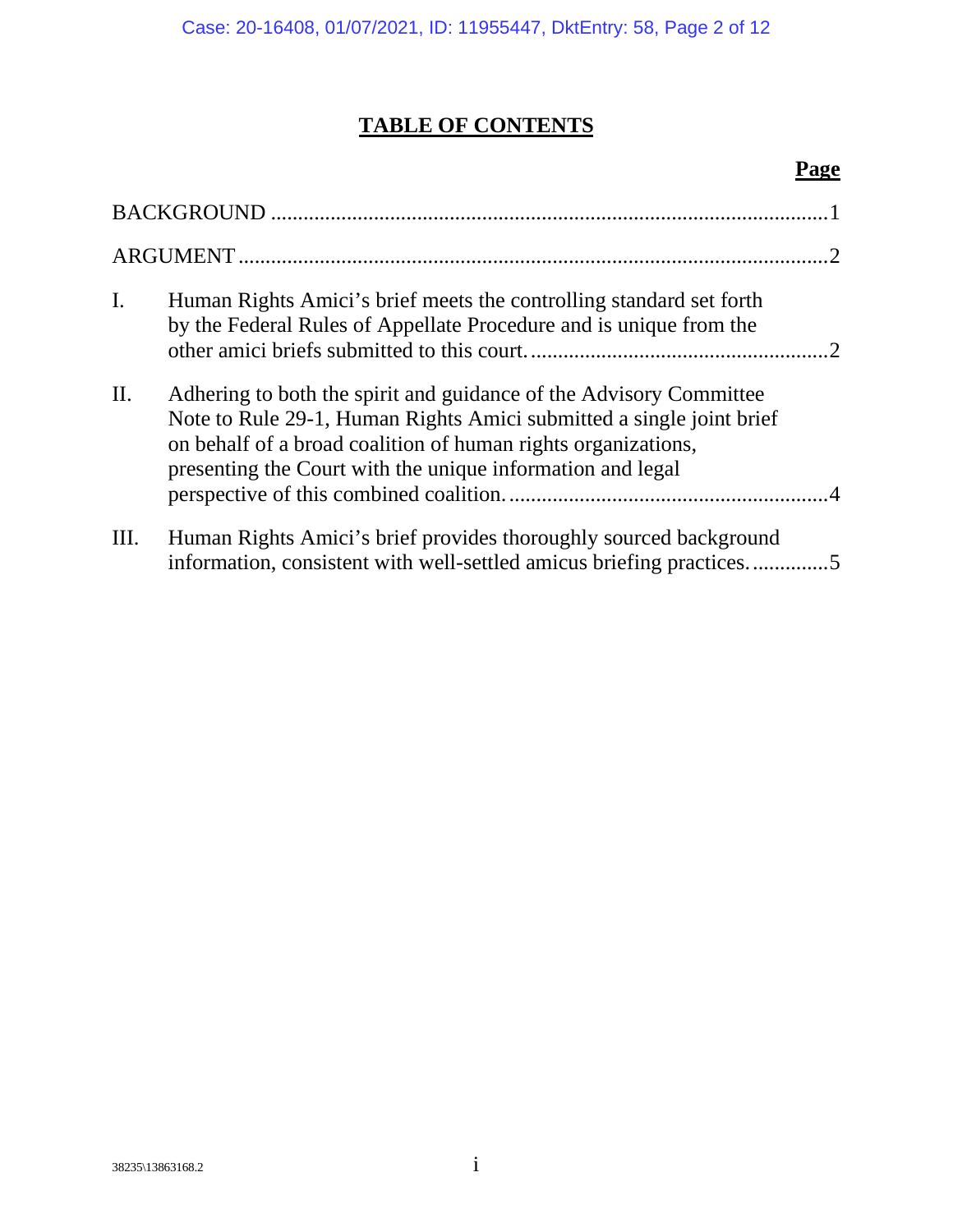## **TABLE OF AUTHORITIES**

## **Page(s)**

## **FEDERAL CASES**

| <b>Neonatology Associates, P.A. v. C.I.R.,</b>                    |
|-------------------------------------------------------------------|
|                                                                   |
| NVG Gaming, LTD. v. Upstream Point Molate, LLC,                   |
|                                                                   |
| <b>Prairie Rivers Network v. Dynegy Midwest Generation, LLC,</b>  |
|                                                                   |
| Voices for Choices v. Illinois Bell Tel. Co.,                     |
|                                                                   |
| <b>FEDERAL RULES</b>                                              |
|                                                                   |
|                                                                   |
| <b>OTHER AUTHORITIES</b>                                          |
| Amnesty International Among Targets of NSO-powered Campaign,      |
| Amnesty International (Aug. 1, 2018),                             |
| https://www.amnesty.org/en/latest/research/2018/08/amnesty-       |
|                                                                   |
| Digital Security Helpline, Access Now,                            |
|                                                                   |
| Moroccan Journalist Targeted With Network Injection Attacks Using |
| NSO Group's Tools, Amnesty International (June 22, 2020),         |
| https://www.amnesty.org/en/latest/research/2020/06/moroccan-      |
| journalist-targeted-with-network-injection-attacks-using-nso-     |
|                                                                   |
| Spyware in Mexico: an interview with Luis Fernando García of R3D  |
| <i>Mexico</i> , Access Now (June 22, 2017),                       |
| https://www.accessnow.org/spyware-mexico-interview-luis-          |
|                                                                   |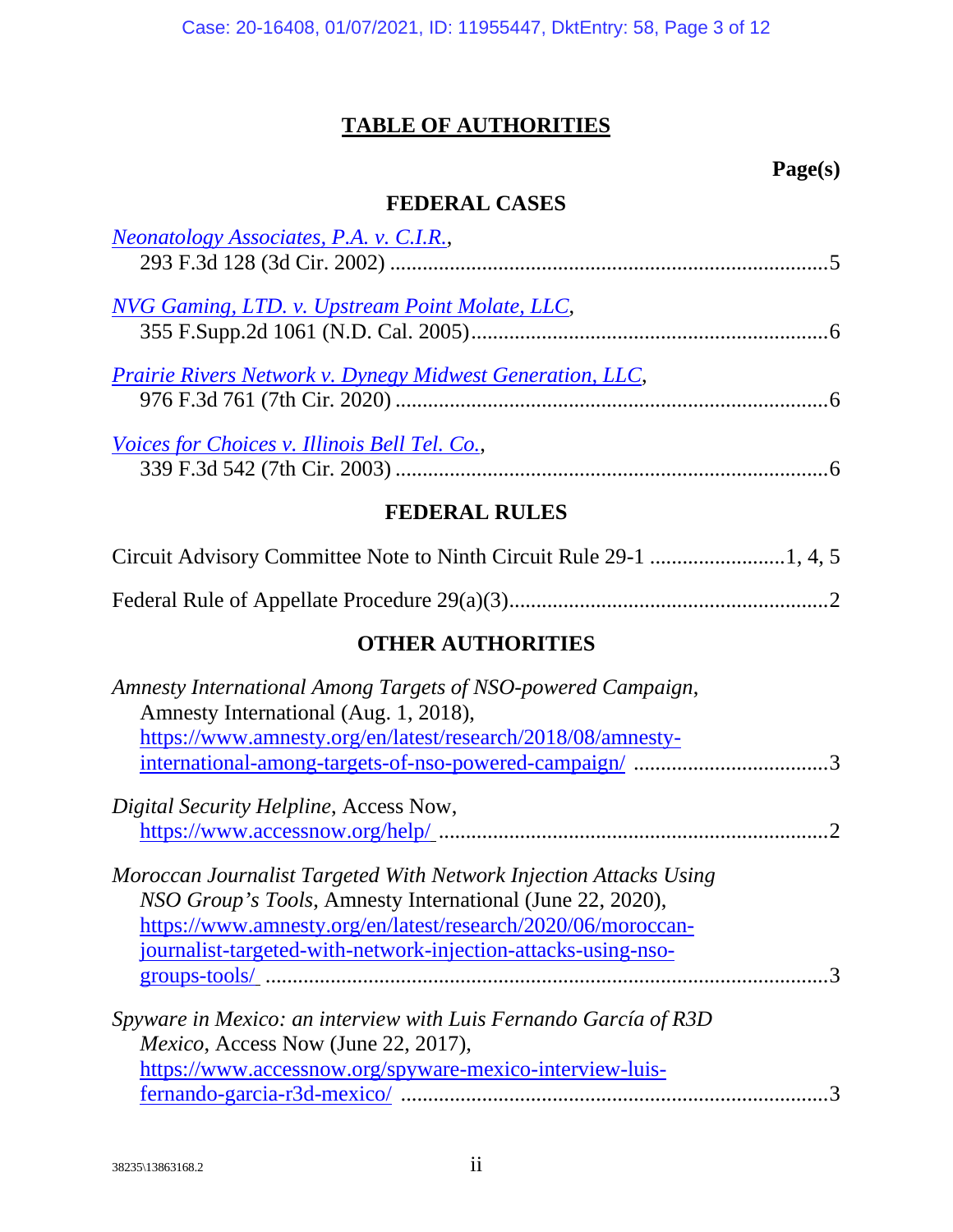#### <span id="page-3-1"></span>**BACKGROUND**

<span id="page-3-0"></span>On December 23, 2020, Access Now, Amnesty International, Committee To Protect Journalists, Internet Freedom Foundation, Paradigm Initiative, Privacy International, Red en Defensa de los Derechos Digitales (R3D), and Reporters Without Borders (collectively, "Human Rights Amici") filed a motion for leave to file a brief of amici curiae in the above-captioned matter. Two days prior, on December 21, 2020, counsel for Human Rights Amici emailed counsel for both Appellants ("NSO") and Appellees ("WhatsApp") requesting consent to file their amici brief. Counsel for WhatsApp consented to filing on the same day. On December 22, 2020, counsel for NSO responded that it was not able to consent, stating that Human Rights Amici's description of the brief appeared inconsistent with the guidance in Ninth Circuit Advisory Committee Note to Rule 29-1.

On January 4, 2021, NSO filed a joint response to the motion for leave to file of Human Rights Amici and the motion for leave to file of three law professors. In its response, NSO argued that this Court should reject Human Rights Amici's brief on the grounds that it offends the abovementioned Advisory Committee Note by "raising the same points" as other amicus briefs and introduces allegedly impermissible factual assertions about NSO and its customers. Human Rights Amici submit this reply to respond to NSO's contentions and supplement the arguments made in its December 23, 2020 motion for leave to file.

<span id="page-3-2"></span>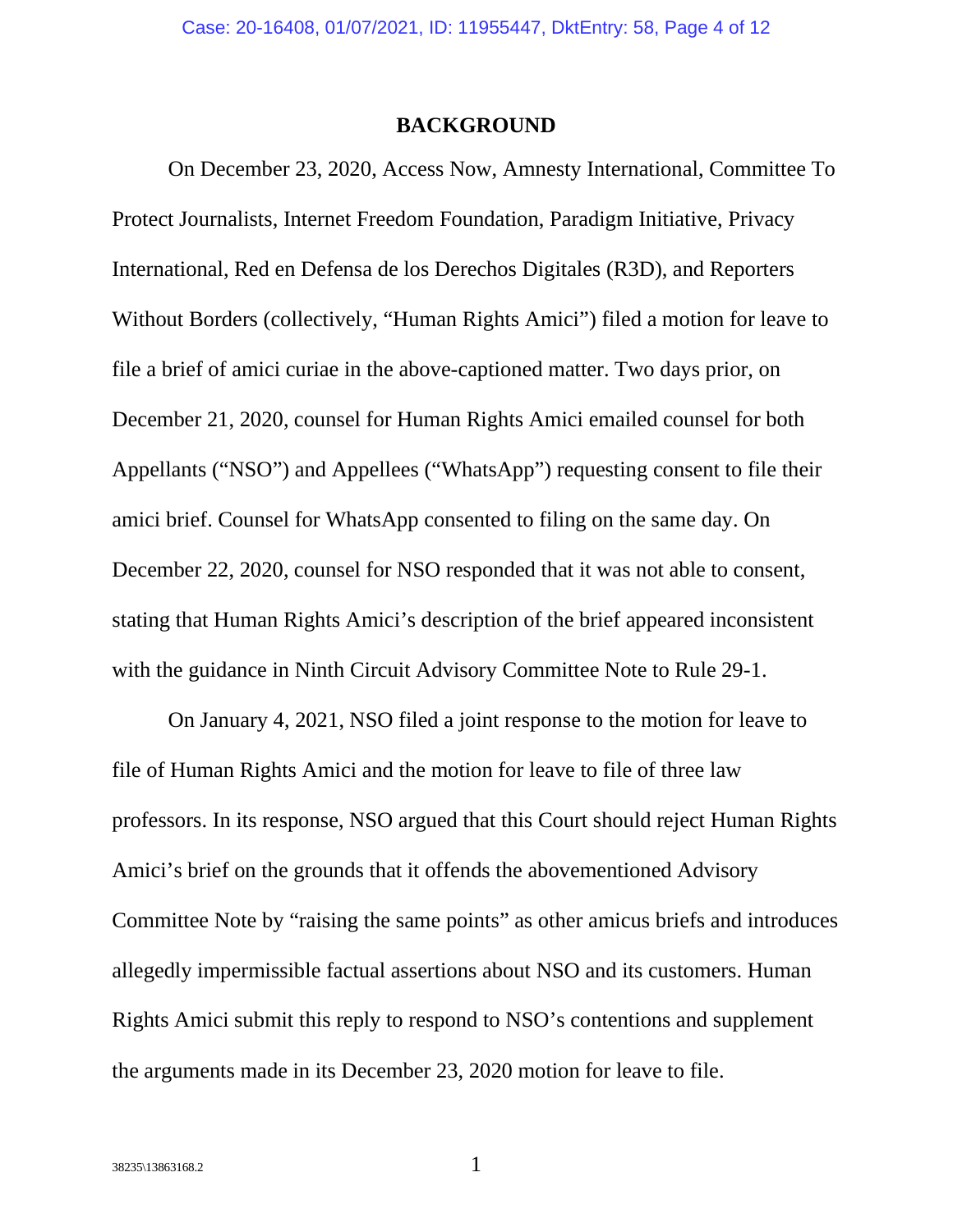### <span id="page-4-1"></span>**ARGUMENT**

### <span id="page-4-2"></span><span id="page-4-0"></span>**I. Human Rights Amici's brief meets the controlling standard set forth by the Federal Rules of Appellate Procedure and is unique from the other amici briefs submitted to this court.**

<span id="page-4-3"></span>Federal Rule of Appellate Procedure 29(a)(3) sets forth the only legal standard governing whether a court should grant a motion for leave to file an amicus brief. NSO's response fails to even mention Rule 29(a)(3), and for good reason: Human Rights Amici easily satisfies the standard, given that their interest in this appeal is significant and their brief is both desirable and helpful to the Court. Instead, NSO invokes a non-binding Advisory Committee Note to argue that this Court should reject Human Rights Amici's brief out of hand because it "rais[es] the same points" as the other amici briefs filed in this case. NSO Response 5.

NSO's attempt to paint Human Rights Amici's brief in the broadest possible strokes ignores the distinct viewpoint that the groups bring to this appeal. Their brief is undersigned by eight international human rights organizations based in several different continents—groups unrepresented by any other amici brief filed in this matter. Given their regional presence and, in particular, Access Now's digital security helpline<sup>[1](#page-4-5)</sup> for activists on the ground, these organizations are unique from other amici, as they work directly alongside the civil society actors affected

<span id="page-4-5"></span><span id="page-4-4"></span><sup>&</sup>lt;sup>1</sup> See Digital Security Helpline, Access Now, https://www.accessnow.org/help/.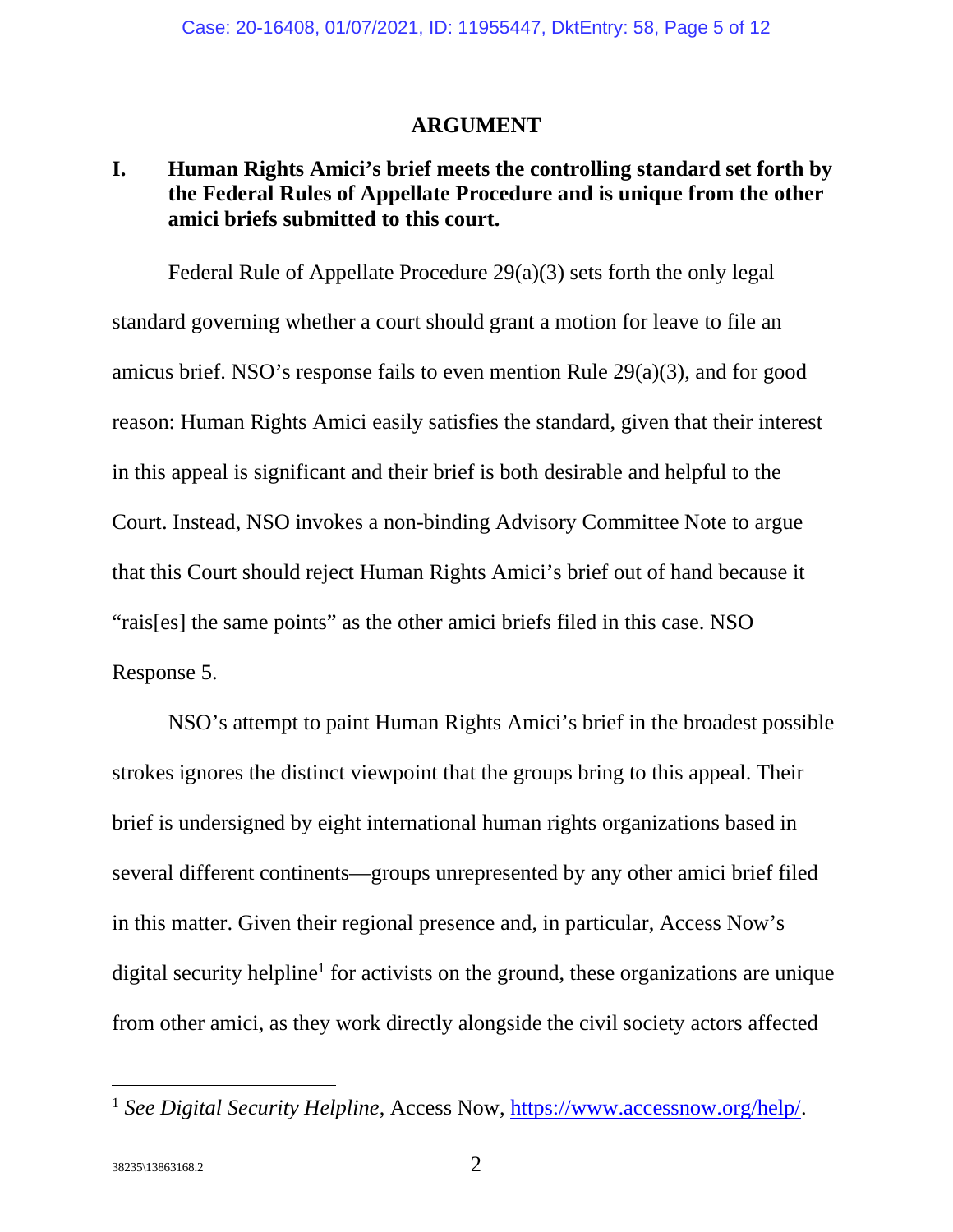by NSO's spyware. Three of these amici—R3D, Amnesty International, and Access Now—were themselves involved in unearthing major NSO surveillance revelations.<sup>[2](#page-5-3)</sup> And with members personally working to advance human rights protections in the very countries whose governments patronize NSO, their interests and work are directly threatened by NSO's illegal actions and significantly impacted by the outcome of this appeal. Indeed, one of Amnesty International's own researchers was targeted with WhatsApp messages associated with NSO's Pegasus infrastructure in 2018.<sup>[3](#page-5-4)</sup>

Because of this unique perspective, Human Rights Amici submit a brief that is substantively distinct from any submission provided by other amici. The brief provides detailed information about the human rights violations taking place in various countries that contract for NSO's services, which none of the other briefs provide. It explains, on a country-by-country basis, why redress for the Pegasusenabled surveillance abuses is largely unattainable. It sets forth the international

<span id="page-5-3"></span><span id="page-5-2"></span><span id="page-5-1"></span><sup>2</sup> *See Spyware in Mexico: an interview with Luis Fernando García of R3D Mexico*, Access Now (June 22, 2017), https://www.accessnow.org/spyware-mexicointerview-luis-fernando-garcia-r3d-mexico/; *Moroccan Journalist Targeted With Network Injection Attacks Using NSO Group's Tools*, Amnesty International (June 22, 2020), https://www.amnesty.org/en/latest/research/2020/06/moroccanjournalist-targeted-with-network-injection-attacks-using-nso-groups-tools/. <sup>3</sup> *See Amnesty International Among Targets of NSO-powered Campaign*, Amnesty International (Aug. 1, 2018), https://www.amnesty.org/en/latest/research/2018/08/amnesty-international-among-

<span id="page-5-4"></span><span id="page-5-0"></span>targets-of-nso-powered-campaign/.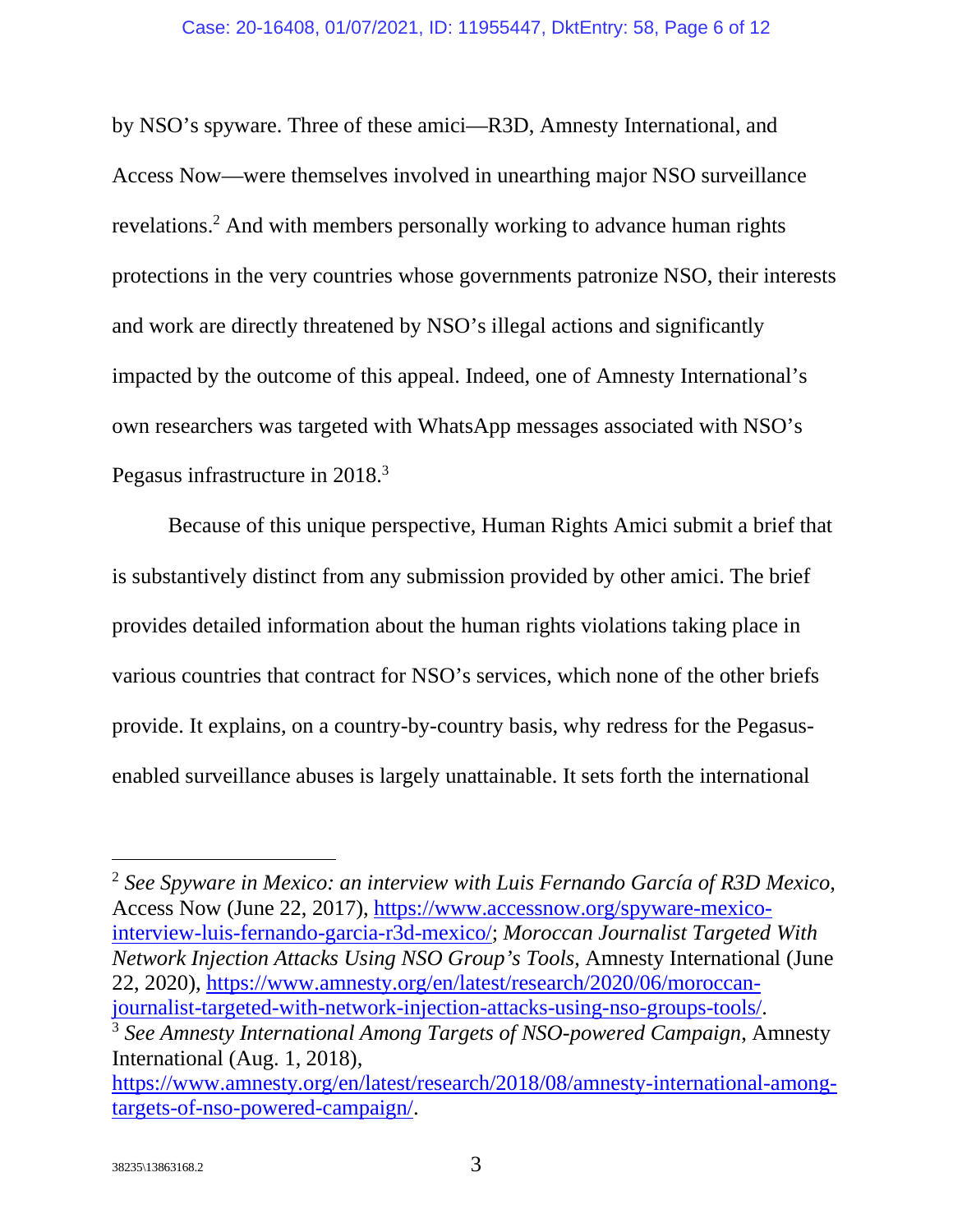law and corporate governance standards on unlawful digital surveillance from the perspective of international civil society organizations that rely on those laws and standards to effect their work. And it provides this Court with details about the grave impact that unlawful extra-judicial surveillance has on human rights activists around the world. Human Rights Amici's brief goes beyond the briefs of other amici, providing information and perspective unique to any other brief on file in this appeal.

<span id="page-6-0"></span>**II. Adhering to both the spirit and guidance of the Advisory Committee Note to Rule 29-1, Human Rights Amici submitted a single joint brief on behalf of a broad coalition of human rights organizations, presenting the Court with the unique information and legal perspective of this combined coalition.** 

Although NSO suggests that Human Rights Amici should have simply joined the 12 other prospective amici in filing a single joint brief, *see* NSO Resp. 5 ("Instead of filing one "joint brief," WhatsApp's amici have filed five separate briefs . . ."), the Advisory Committee Note to Circuit Rule 29-1 does not contemplate or require any such undertaking. Indeed, to do so would be impractical, if not impossible. The disparity in perspectives and arguments would not only exceed this Court's 7,000-word limit for amicus briefs, but would also significantly limit the usefulness of the briefing in conveying for the Court the unique views of individual amici groups.

<span id="page-6-1"></span>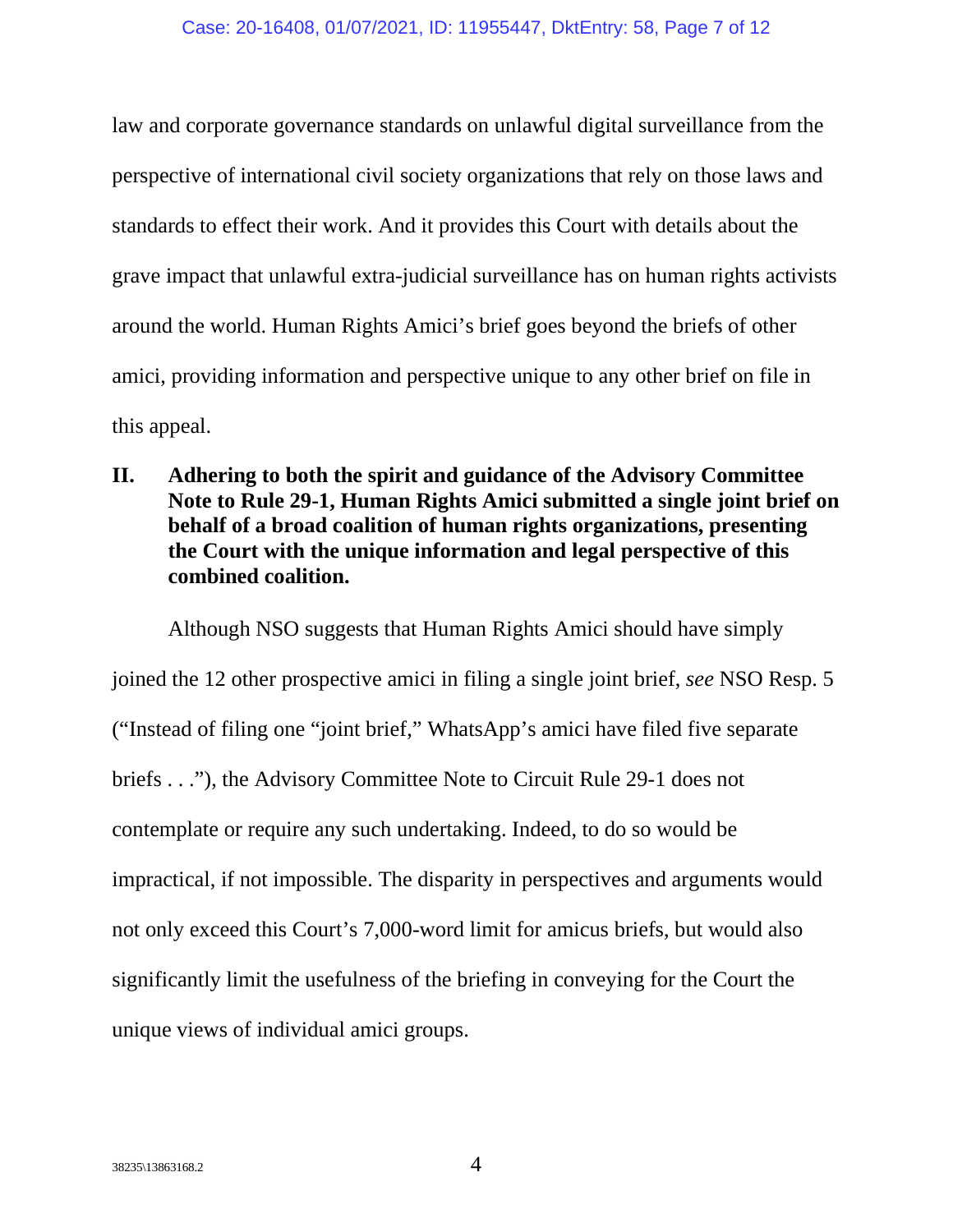Contrary to NSO's contentions, Human Rights Amici's brief fully reflects the spirit and intent of Advisory Committee Note to Rule 29-1, as it adheres to the very guidance that the Note provides for organizations that seek to make similar arguments before this Court in an amici brief. The judicial economy considerations underlying the Note encourage coalitions of groups with common interests, such as those represented by the Human Rights Amici brief, to work together in submitting common arguments and information. In accordance with this guidance, Human Rights Amici's respective organizations coordinated to prepare and present the common set of information and arguments on appeal contained in their brief. Together, they produced a single joint brief for this Court, undersigned by eight separate organizations.

That brief is exactly what the Note contemplates. Given their clear adherence to both the amicus rule and its spirit, Human Rights Amici should not be denied leave to file, simply because they were fourth in line to request NSO's consent.

## <span id="page-7-0"></span>**III. Human Rights Amici's brief provides thoroughly sourced background information, consistent with well-settled amicus briefing practices.**

<span id="page-7-1"></span>Human Rights Amici's brief provides this Court with essential background information on the matter that is currently under consideration. Courts have time and again recognized the critical role that amici play in this regard. *See, e.g., [Neonatology Associates, P.A. v. C.I.R.](https://www.westlaw.com/Document/Ib4fa91b979d711d99c4dbb2f0352441d/View/FullText.html?transitionType=Default&contextData=(sc.Default)&VR=3.0&RS=cblt1.0)*, 293 F.3d 128, 132 (3d Cir. 2002) (Then-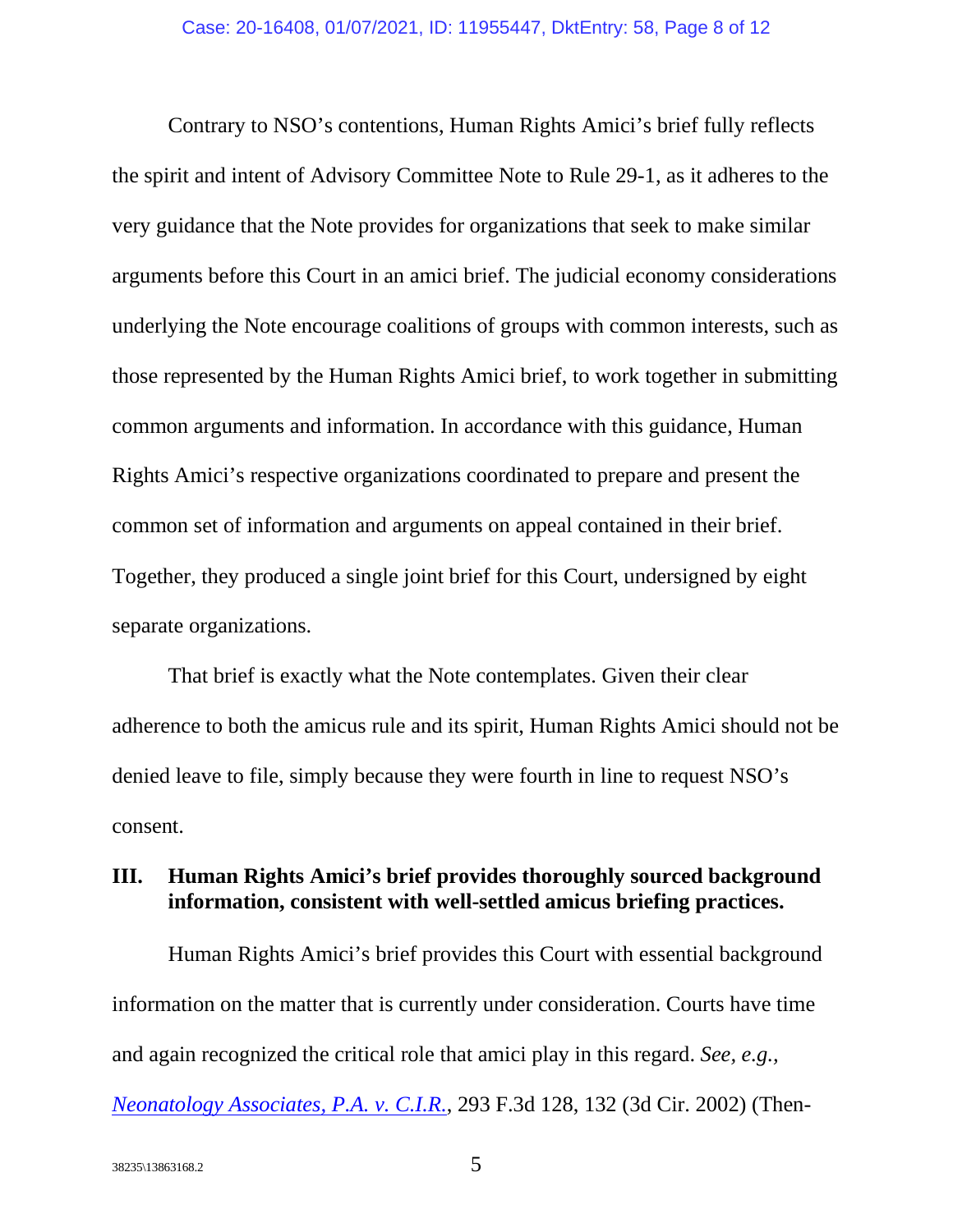<span id="page-8-2"></span><span id="page-8-1"></span>Circuit Judge Alito recognizing the role of amicus briefs to "collect background or factual references" or "explain the impact a potential holding might have on an industry or other group"); *[Voices for Choices v. Illinois Bell Tel. Co.](https://www.westlaw.com/Document/I988bf4e189e711d9903eeb4634b8d78e/View/FullText.html?transitionType=Default&contextData=(sc.Default)&VR=3.0&RS=cblt1.0)*, 339 F.3d 542, 545 (7th Cir. 2003) (Permitting amicus briefs that provide "insights, facts, or data that are not found in the parties' briefs"); *[Prairie Rivers Network v. Dynegy](https://www.westlaw.com/Document/Ide039ae004fc11eba034d891cc25f3cc/View/FullText.html?transitionType=Default&contextData=(sc.Default)&VR=3.0&RS=cblt1.0)  [Midwest Generation, LLC](https://www.westlaw.com/Document/Ide039ae004fc11eba034d891cc25f3cc/View/FullText.html?transitionType=Default&contextData=(sc.Default)&VR=3.0&RS=cblt1.0)*[, 976 F.3d 761, 763 \(7th Cir. 2020\) \(recognizing the role](https://www.westlaw.com/Document/Ide039ae004fc11eba034d891cc25f3cc/View/FullText.html?transitionType=Default&contextData=(sc.Default)&VR=3.0&RS=cblt1.0)  that amici play in "highlighting factual [] nuance glossed over by the parties," "providing practical perspectives on the consequences of potential outcomes" and "supplying empirical data"); *[NVG Gaming, LTD. v. Upstream Point Molate, LLC](https://www.westlaw.com/Document/I51c262cf7bae11d98c82a53fc8ac8757/View/FullText.html?transitionType=Default&contextData=(sc.Default)&VR=3.0&RS=cblt1.0)*, 355 F.Supp.2d 1061, 1067 (N.D. Cal. 2005) (holding that amicus briefs should be welcomed if they provide "unique information or perspective that can help the court beyond the help that the lawyers for the parties are able to provide"). Indeed, the very purpose of an amicus brief is to provide context and perspective that the parties themselves may not be able to offer.

<span id="page-8-0"></span>Human Rights Amici are among the most reputable non-profit organizations in the world. They perform the classic role of amici in this matter by informing the Court about the impact of NSO's technology, the countries that deploy it, and the human rights abuses that occur as a result. This background is thoroughly researched and reliably sourced from reputable news outlets like the New York Times, world-renowned NGOs like Amnesty International and Human Rights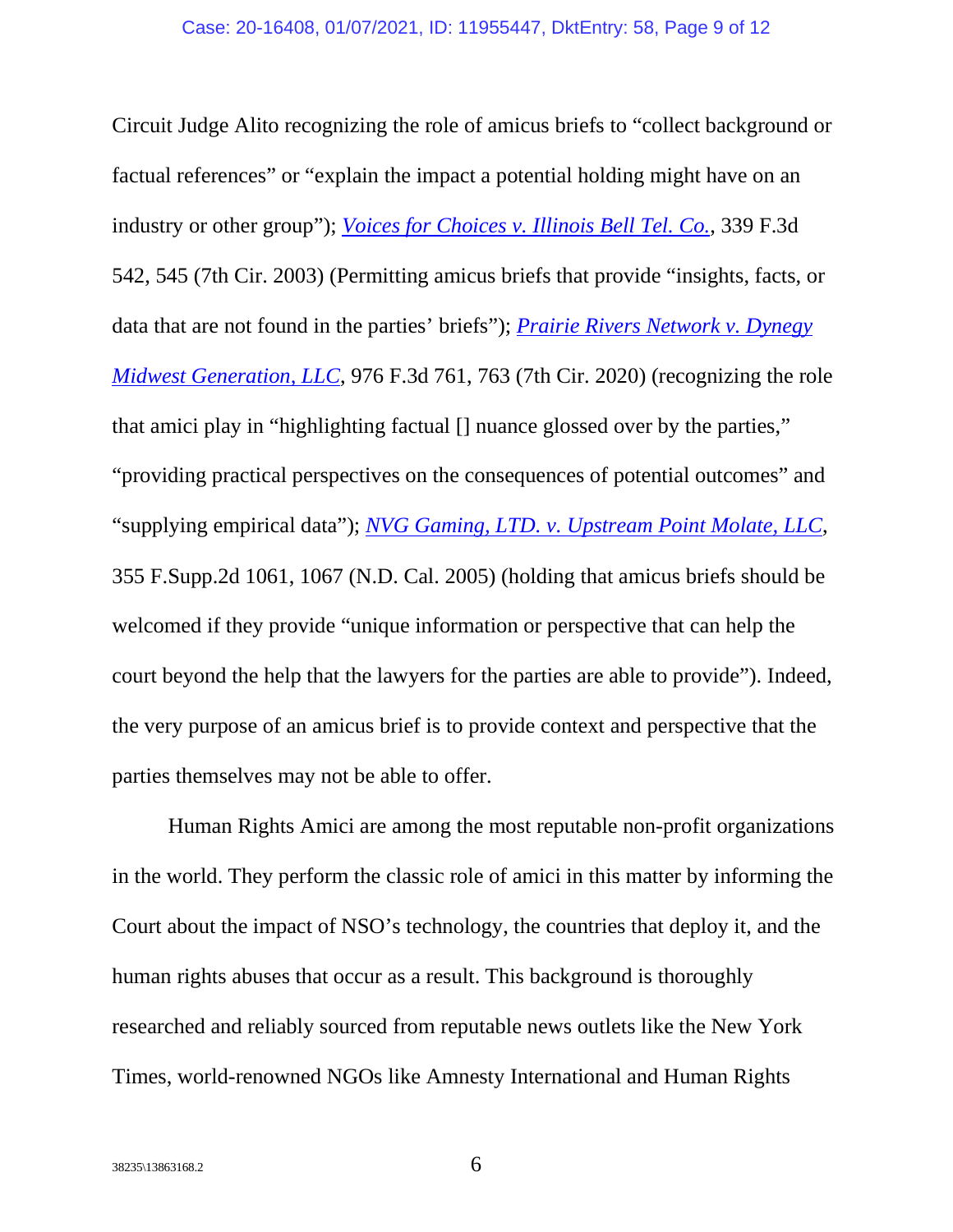#### Case: 20-16408, 01/07/2021, ID: 11955447, DktEntry: 58, Page 10 of 12

Watch, and institutional research programs like Freedom House and The Citizen Lab at the University of Toronto. Each of the victims' accounts have been publicly reported, and are supported by multiple sources in the brief. This background is far from unverified—all of it is confirmed by countless reliable media, research, and watchdog groups. And it tells a very different story than the one NSO hopes to tell.

NSO has repeatedly contended that it is an unsung hero in the global fight against terrorism and crime. It did so most recently, in fact, in its response to Human Rights Amici's motion, where it cited to the story that it told in its opening brief regarding an allegedly foiled terrorism investigation. NSO Resp. 2; NSO Br. 1-2; 18. That story was sourced from a single Wall Street Journal article. *See* NSO Br. 1 n. 1. NSO opened the door to a discussion about the impact of its technology around the world, and yet it bemoans the well-supported background that Human Rights Amici's brief provides in response. It cites no authority to support the contention that the Human Rights Amici brief should be rejected on these grounds, and indeed it should not be. The insights, background facts, and practical considerations in Human Rights Amici's brief are important to the Court's determination of this appeal, and in line with well settled amicus brief practices. For these foregoing reasons, Human Rights Amici respectfully requests this Court grant its motion for leave to file its brief amici curiae.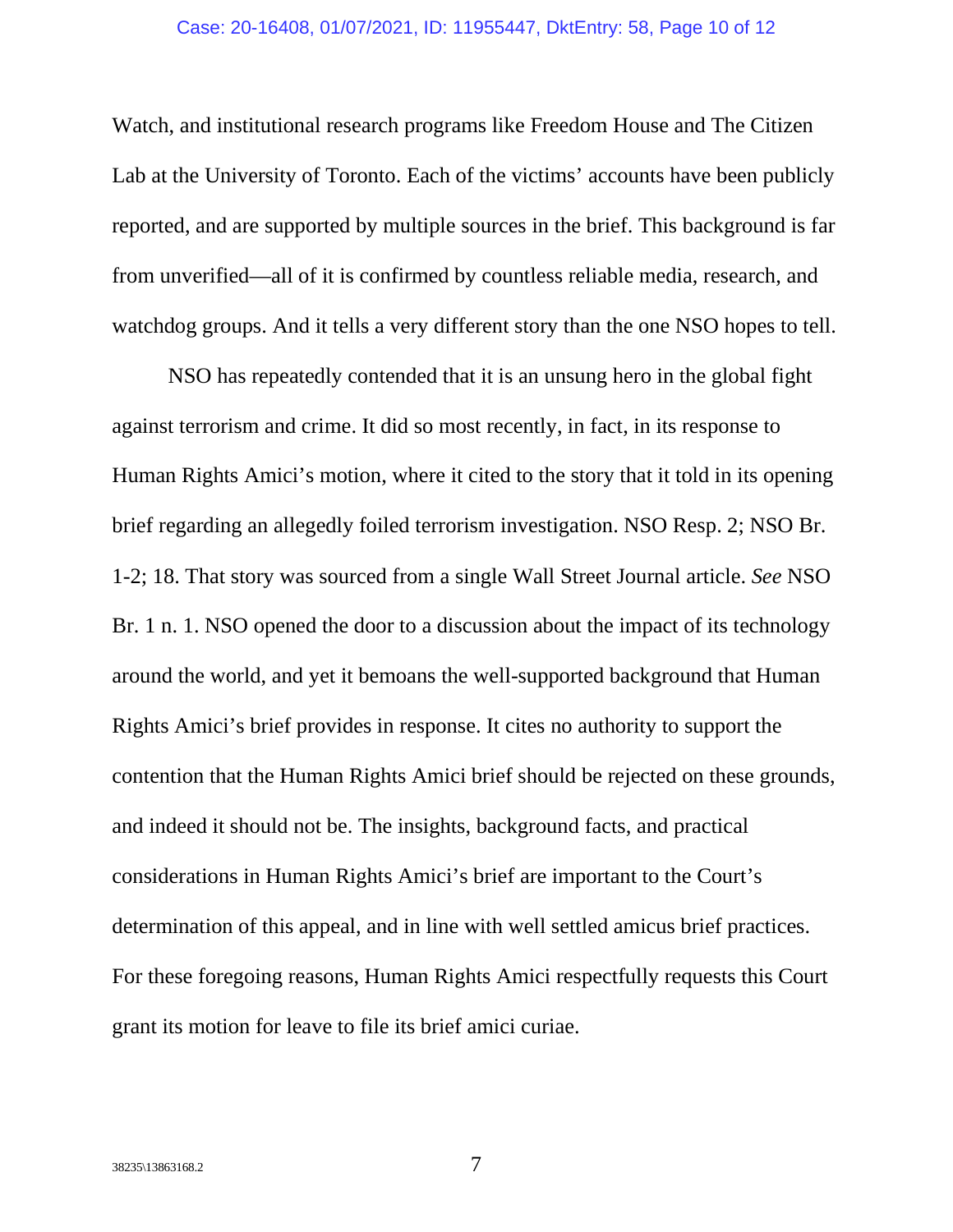Dated: January 7, 2021 Respectfully submitted,

## FARELLA BRAUN + MARTEL LLP

By: */s/ Kyle A. McLorg* Kyle A. McLorg

> Attorneys for Amici Curiae Access Now, Amnesty International, Committee to Protect Journalists, Internet Freedom Foundation, Paradigm Initiative, Privacy International, Red en Defensa de los Derechos Digitales, and Reporters Without Borders